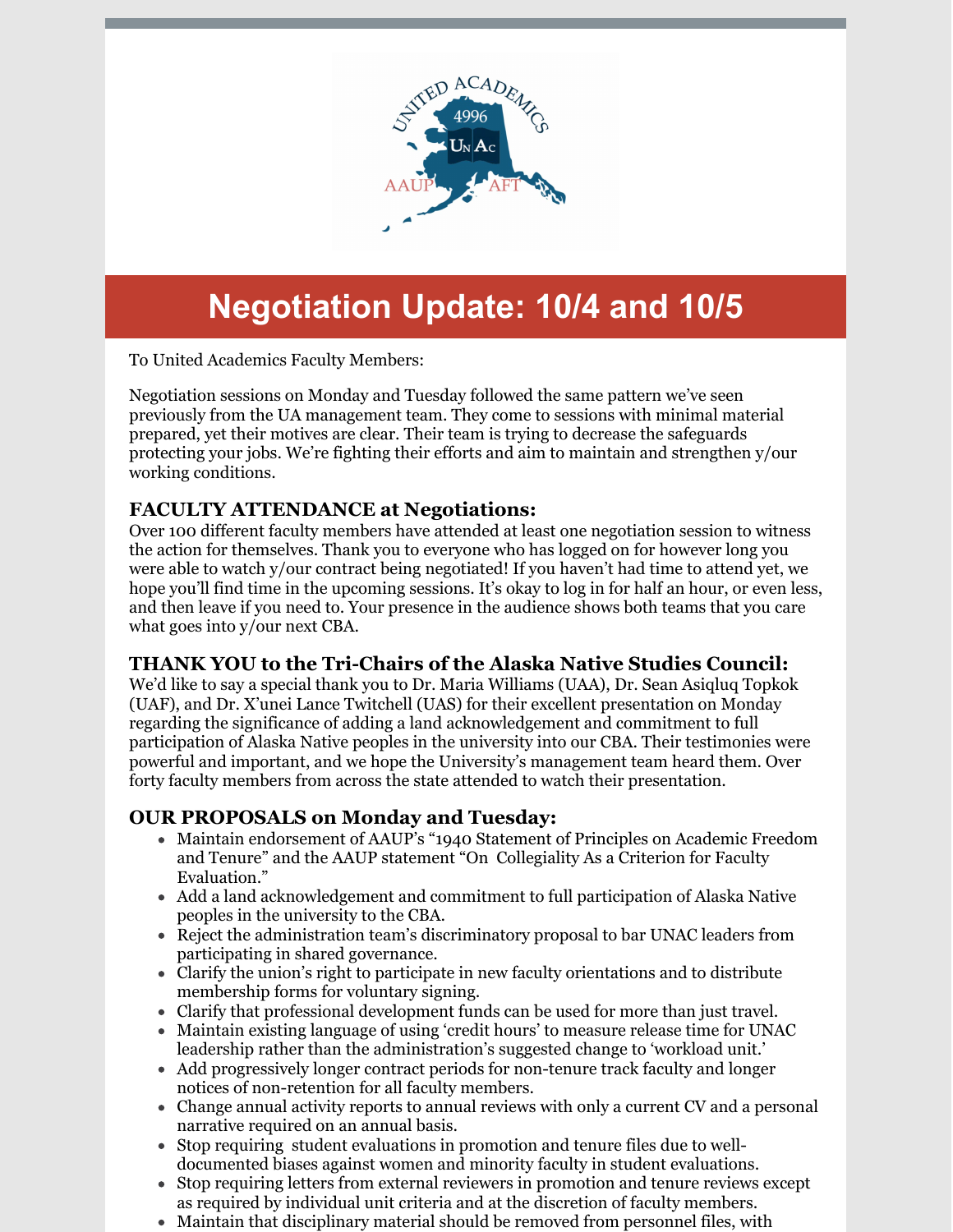certain exceptions as currently described in Article 12.

#### **THE ADMINISTRATION TEAM'S PROPOSALS on Monday and Tuesday:**

- Maintained their idea to disallow UNAC leadership from participating in shared governance and reintroduced this discriminatory exclusion.
- Suggested changing 'credit hour' to 'workload unit' for defining release time for UNAC leadership.
- Rejected our proposal to omit the complaint process and rely only on grievances for resolution of disputes.
- Rejected our proposal to include ALL non-adjunct faculty as UNAC members, excluding 'post doctoral fellows during their first, second and third years of employment, and visiting faculty in their first year of employment' from union membership.

## **SIGNIFICANT QUESTIONS AND COMMENTS from the Administration's Team on Our Proposals:**

- Suggested that adjuncts and faculty with  $51\%$  administrative loads can be department chairs.
- Reluctant to add 'program coordinators' as an alternative title to 'department chair,' an addition that better accommodates our members who were formerly UAFT members. This is our first bargaining session since merging the two unions, so some adjustments such as this are necessary and should be easily agreed upon.
- Continued to insist that faculty who serve on United Academics' Executive Board and/or Representative Assembly cannot participate in shared governance, with special focus on barring these faculty members from serving as Faculty Senators.
- Want to keep all disciplinary material in personnel files forever.

## **SUMMARY OF ACTIONS To-Date:**

Currently, the administration's team has eleven of our article proposals to respond to, and we have one of their proposals, plus a small portion of article 15. Four of the twenty-two articles remain to be presented for negotiation. In total, UNAC has initiated discussion on seventeen articles and the administration's team has initiated discussion on five articles and two small sections of another article that UNAC presented in full. The teams tentatively agreed to (TA'd) article 20 on Monday, for a total of six TA'd articles.

## **ACCESS TO OUR ARTICLE PROPOSALS and Counter-Proposals:**

Visit our[website](http://unitedacademics.net/forms-and-docs/) for a full list of articles we presented on Monday, October 4 and Tuesday, October 5, as well as a full list of TA'd articles. We've provided links to PDFs of TA'd articles and our proposed articles for you to read in full. The proposed articles are becoming a bit unwieldy with strike-throughs, colored fonts, and highlights documenting the history of exchanges to-date; we've provided keys at the top of each article to help make sense of the color-coding, as well as clean copies of the most recent version at the end of the PDFs.

#### **NEXT NEGOTIATION SESSIONS:**

Monday, October 18 and Tuesday, October 19, 2021. We'll email the Zoom link both mornings.

You can also find the Zoom link, and negotiation status updates, on ou[rwebsite](http://unitedacademics.net/forms-and-docs/).

In solidarity, Your United Academics Negotiation Team

# **UNAC CONTACTS**

President - Abel [Bult-ito,](mailto:abultito@alaska.edu) Ph.D. UAF

Treasurer - Nelta [Edwards](mailto:nelta.edwards@alaska.edu), Ph.D. UAA

Secretary - [Charla](mailto:charla.brown@alaska.edu) Brown, Ph.D. UAS

abel.bult.ito@unac4996ak.com

nelta.edwards@unac4996ak.com

charla.brown@unac4996ak.com